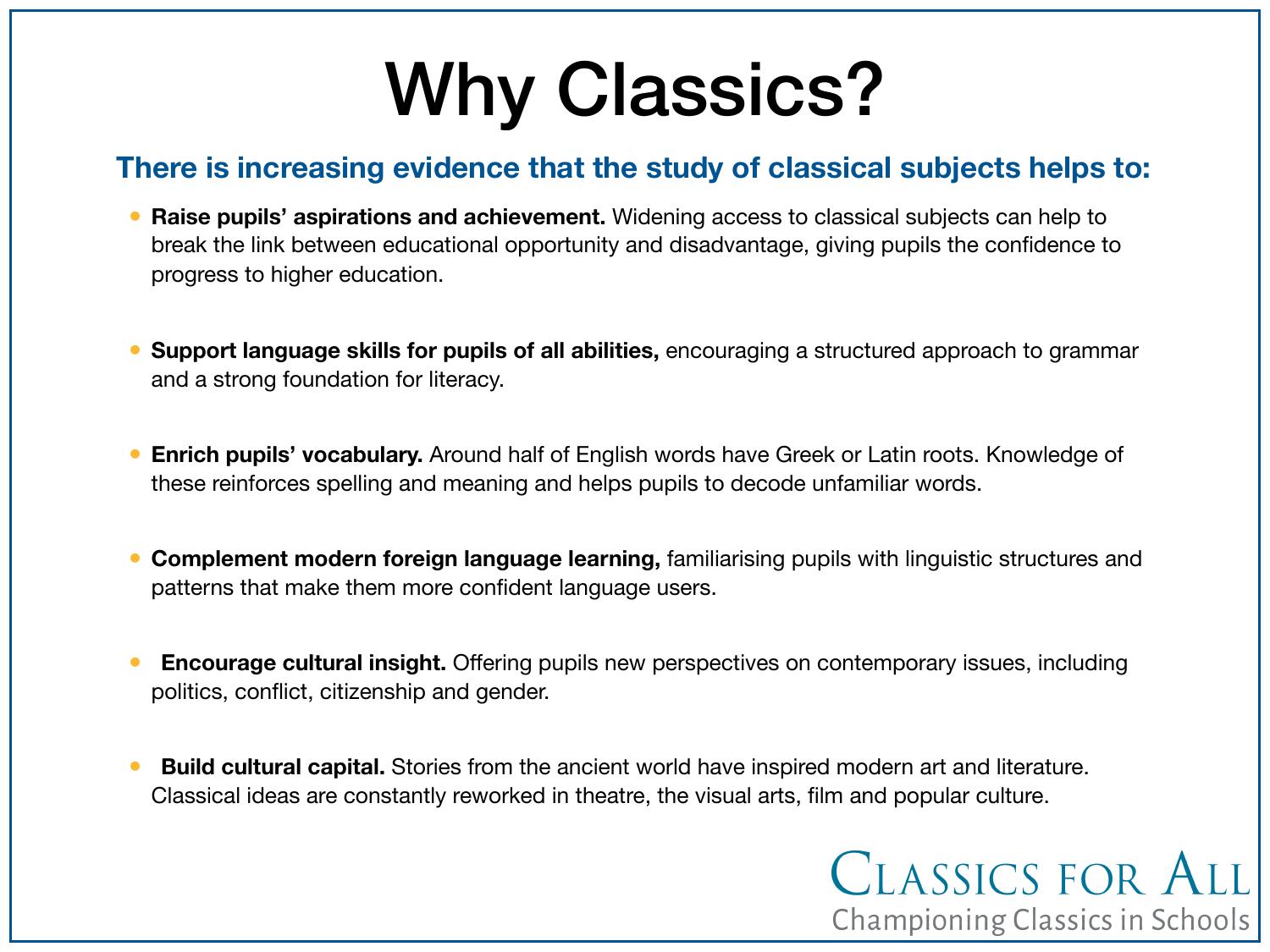# The role of Classics for All

**Following sweeping education reform, the teaching of classics has been in sharp decline in UK state schools since the 1970s.** 

**The status of classics in state schools is particularly fragile**: in 2010, researchers estimated that classical subjects were taught in only a quarter of UK state schools compared with 75% of independent schools.

Consequently, the majority of pupils studying for GCSE qualifications in these subjects are privately educated.

**Restoring classics to state schools is a challenge**. Barriers include a shortage of qualified teachers, a crowded and competitive curriculum and the enduring myth that the study of classics is only for a privileged few. We only support independent schools where the work benefits state schools.

**Classics For All works to address these imbalances and challenges, with the aim of providing the benefits of a Classical education for students in the state sector.**

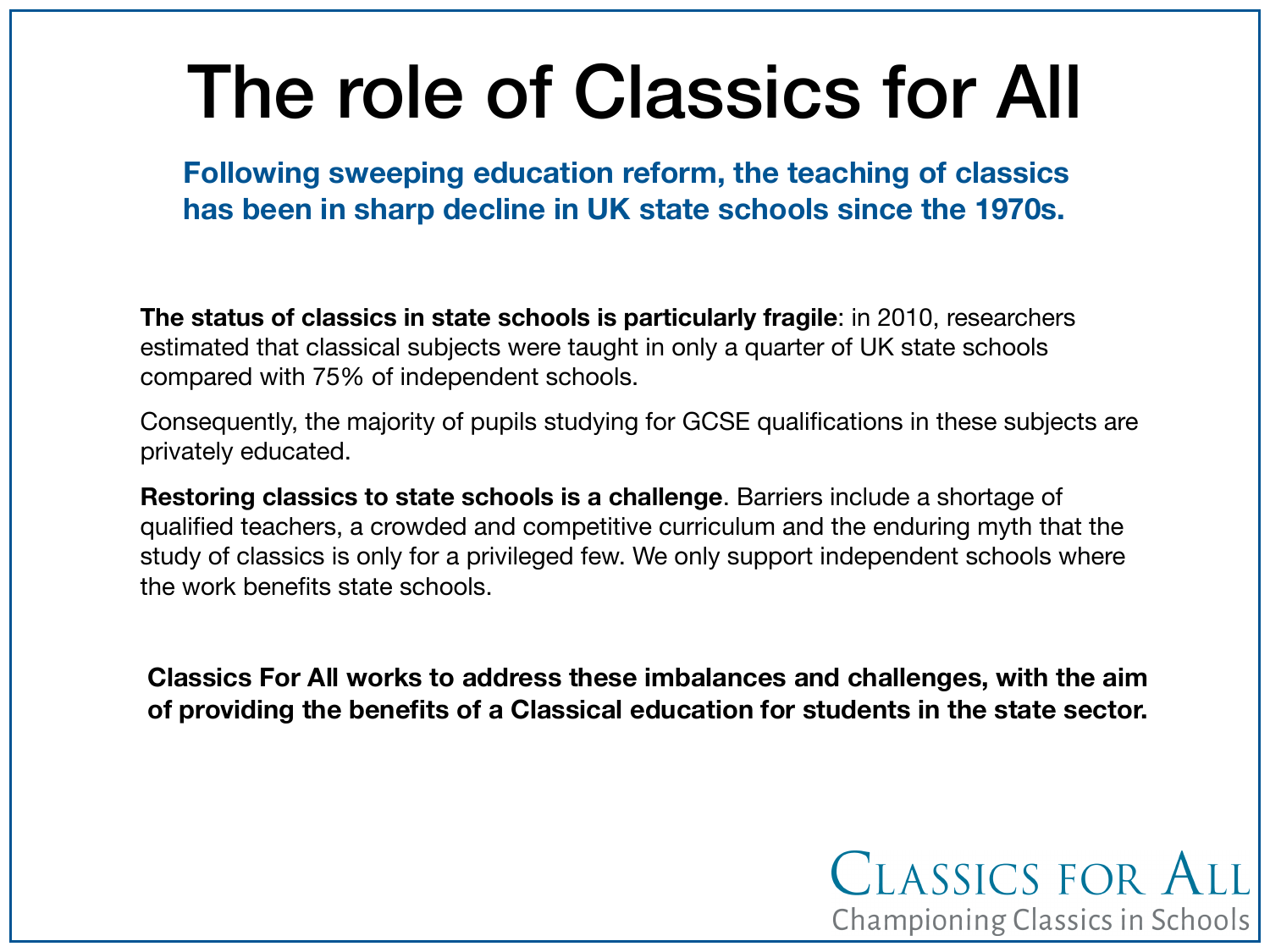## Where & how we work The hubs system



#### **Your local Classics for All Hub will help you with:**

- Free advice and guidance
- Free tailored language training
- Free ongoing support
- Free access to a local network of schools sharing good practice
- Free access to a range of training, events, competitions and workshops for students and staff

CLASSICS FOR ALL Championing Classics in Schools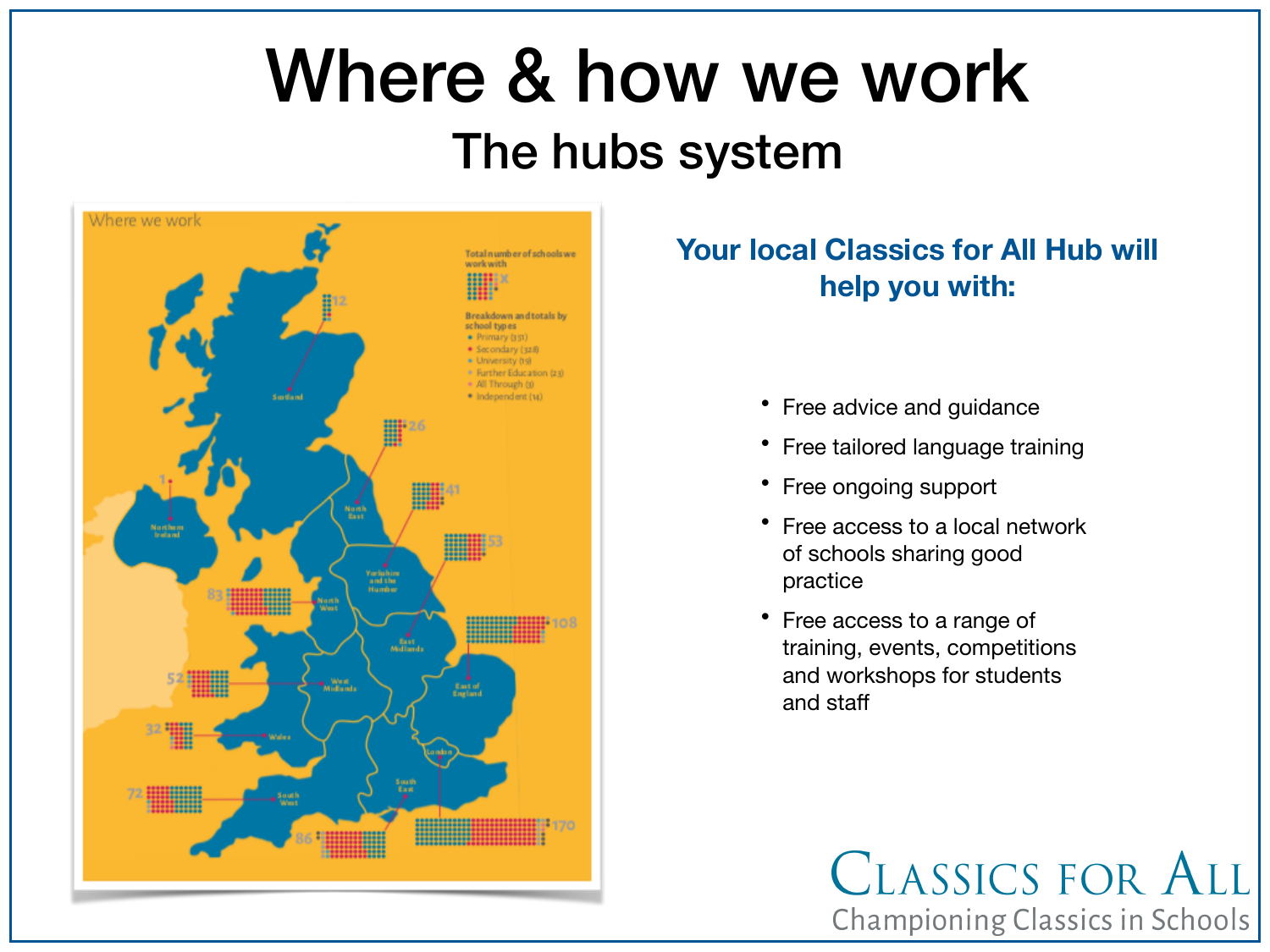## Launching Classics Primary - The Phoenix Programme

**The Phoenix Programme offers funding and support to state Primary schools wishing to introduce Classical Civilisation, Latin or Greek into their schools.** 

- Ancient languages can be offered in addition to or as an alternative to **MFL for the KS2 National Curriculum**
- Latin is accessible to all primary students, and has great c**ross curricular** applications.
- Latin supports **literacy** for all pupils, **develops vocabulary** and enhances **KS2 grammar**
- Teachers **do not require prior knowledge** of Latin or Greek to be trained, and **full grants** are available for training and resources.
- There are fantastic primary **resources** and generous **grants** available from Classics for All

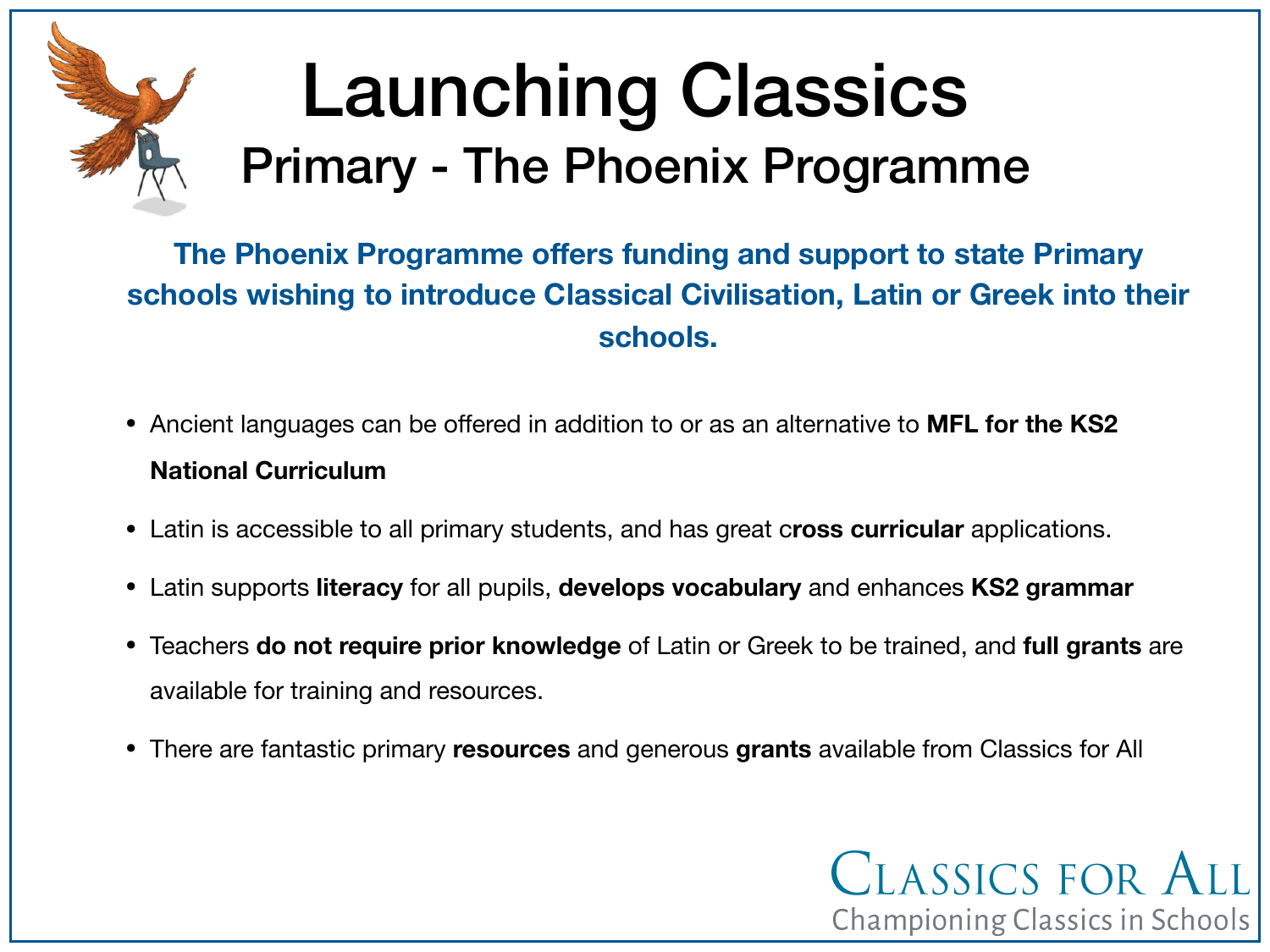

## Launching Classics Primary - The Phoenix Programme

#### **How do primary schools introduce Classical Civilisation, Latin and Greek on their curriculum?**

- Instead of a MFL in years 2-6 (great as an alternative to funding external provision)
- Alongside an existing MFL
- For a single year group instead of an MFL
- Regular slot in English literacy lessons
- To enhance teaching of Romans and Greeks
- As an extra-curricular club
- As enrichment after exams/SATs
- Across the curriculum, supporting other subjects
- Covering PPA time

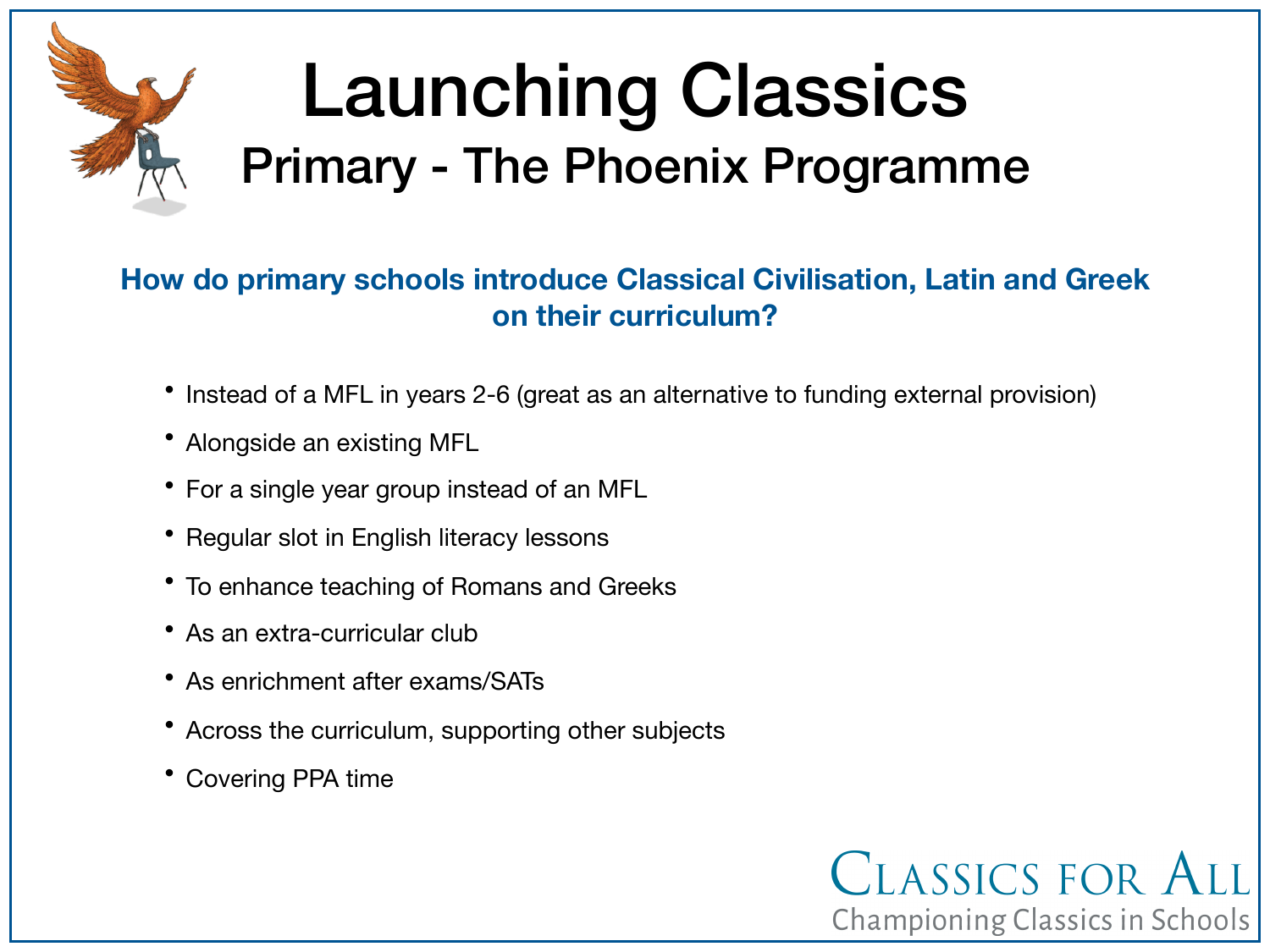

### Launching Classics Primary KS1-2 — Resources

| course                  | details                                                                                                                                                                                                                                                                                                                                                                                                                                                                                                                       | Website                                       | <b>Practical matters</b>                                                                                                                                                                                                                    |
|-------------------------|-------------------------------------------------------------------------------------------------------------------------------------------------------------------------------------------------------------------------------------------------------------------------------------------------------------------------------------------------------------------------------------------------------------------------------------------------------------------------------------------------------------------------------|-----------------------------------------------|---------------------------------------------------------------------------------------------------------------------------------------------------------------------------------------------------------------------------------------------|
| <b>Maximum Classics</b> | 33-week online course for KS2 students that introduces Latin Language and<br>Classical Civilisation through the creative curriculum, using literacy, crafts,<br>science, maths, technology and history to introduce students to the ancient<br>world. Students can expect to write curse tablets, build Roman weaponry<br>and boost their vocabularies without even realising how much Latin they are<br>learning along the way!                                                                                              | https://maximumclassics.com                   | 1. Training funded<br>$\mathbf{2}$<br>Follow up support<br>3.<br>Scheme of work<br>Lesson plans<br>4.<br>5<br>Teacher answer booklet<br>6.<br>All lesson materials                                                                          |
| Mega Greek              | A 10-week online course with 3 taster sessions. Like Maximum Classics,<br>Mega Greek is tailored to the creative curriculum. It introduces students to<br>learning a new alphabet and code-breaking. Students will build Daedalus'<br>inventions, learn Plato's philosophy and spell their favourite mythological<br>characters' names in the original Greek! This is a great boost to the Ancient<br>History curriculum which teaches language skills and embeds Classics in<br>sport, maths, science and literacy sessions. | https://maximumclassics.com/<br>maximumgreek/ | Training funded<br>$\mathbf{2}$<br>Follow up support<br>Scheme of work<br>3.<br>Lesson plans<br>4.<br>Teacher answer booklet<br>5<br>6.<br>All lesson materials                                                                             |
| <b>Basil Batrakhos</b>  | This course was commissioned by Classics For All and is aimed at students<br>aged 9-12. It gives students the chance to learn Ancient Greek and discover<br>more about the culture that laid the foundations of Western civilisation. It is<br>an enjoyable, accessible and useful introduction to the language, stories<br>and life of Greece in its classical heyday.                                                                                                                                                       | https://basilbatrakhos.com/                   | Training is funded<br>2.<br>Follow up support<br>3.<br>The book is free to download,<br>but print copies can also be<br>obtained and grants are<br>available.                                                                               |
| Minimus                 | Minimus is a two-book Primary Latin course which is based on a real life<br>family that lived at Vindolanda (on Hadrian's wall). It complements the KS2<br>Romans in Britain topic, gives a taste of the language the Romans spoke,<br>and supports English grammar and vocabulary at KS2. It has great cross<br>curricular applications too.                                                                                                                                                                                 | http://www.minimus-etc.co.uk/                 | <b>Training funded</b><br>Follow up support<br>3.<br>Scheme of work<br>$\overline{4}$<br>Resources to copy<br>5.<br>Teacher resource book<br>available<br>Student workbooks available<br>6.<br>7.<br>Generous grants available for<br>books |

CLASSICS FOR ALL Championing Classics in Schools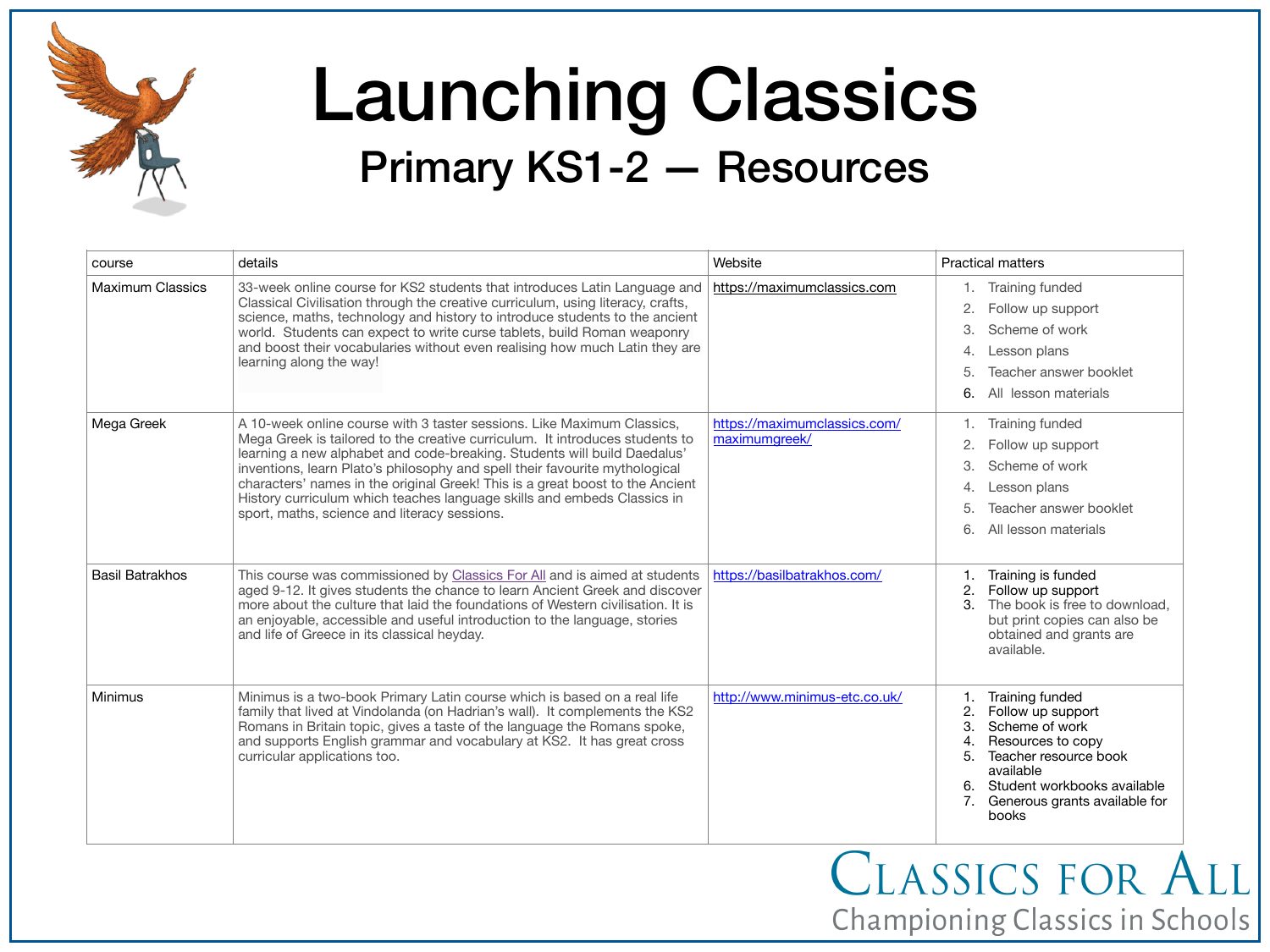

## Launching Classics Secondary KS3-5

**Classics For All works one-on-one with secondary schools wanting to introduce Classical Civilisation, Ancient History, Latin or Ancient Greek.** 

CLASSICS FOR ALL

Championing Classics in Schools

- Classics For All can help advise on a **programme of study** tailored to a school's aims and aspirations, from extra-curricular enrichment to formal qualification.
- **Support** is also given on an ongoing basis to all grantee schools, including the development of schemes of work and the sourcing of teaching materials.
- Teachers **do not require any prior knowledge** of any classical subject, and **full grants** are available for training and resources.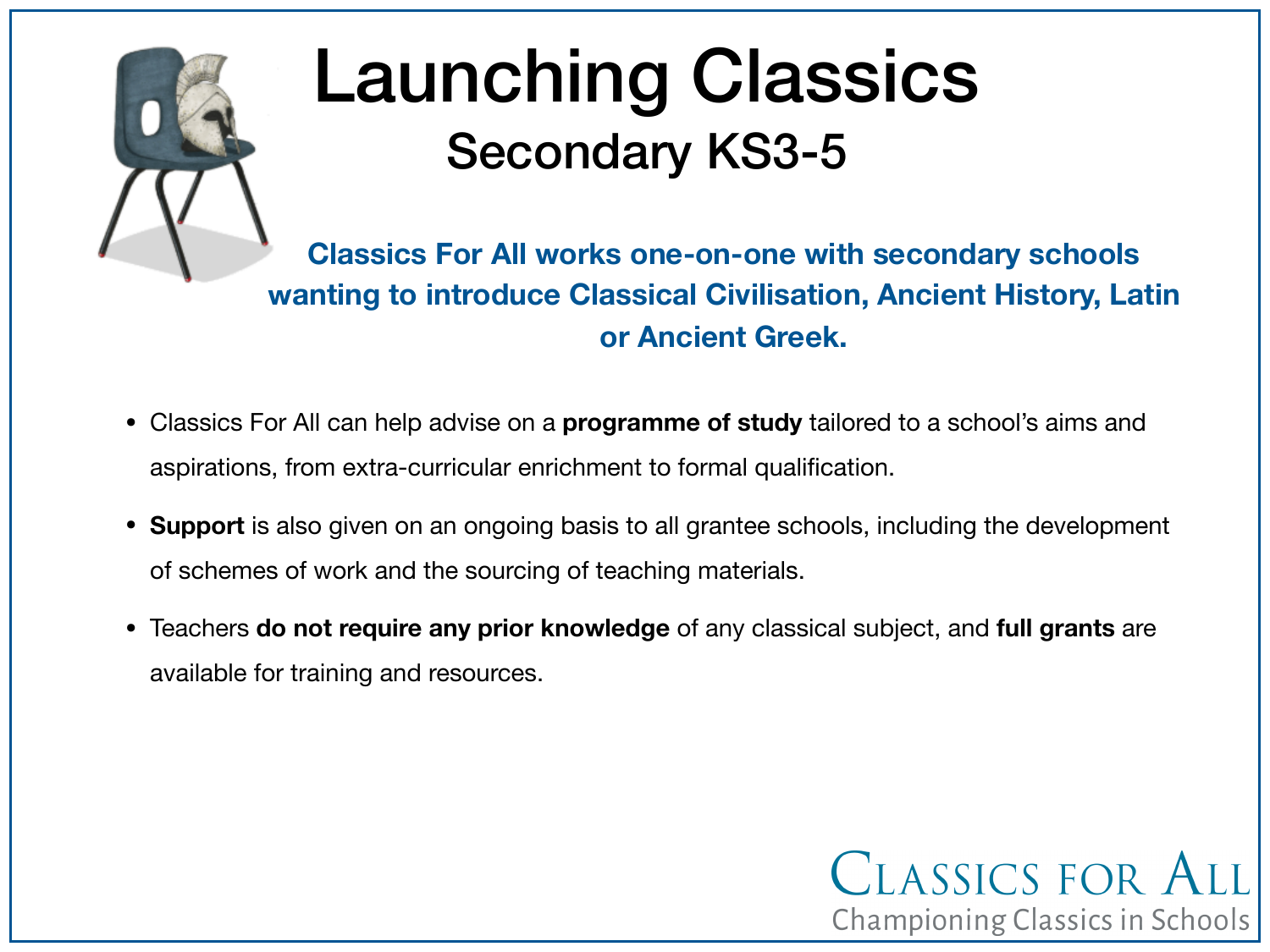

## Launching Classics Secondary KS3-5

**How do secondary schools introduce Classics on their curriculum?**

- Languages focus (Latin/Greek), Classical Civilisation focus or a hybrid approach
- As an enrichment option or on timetable
- Whole-school or elective only
- Cross-curricular and integrated into other subjects (e.g. Homeric epic in English)

CLASSICS FOR ALL

Championing Classics in Schools

• With or without a pathway to formal qualification